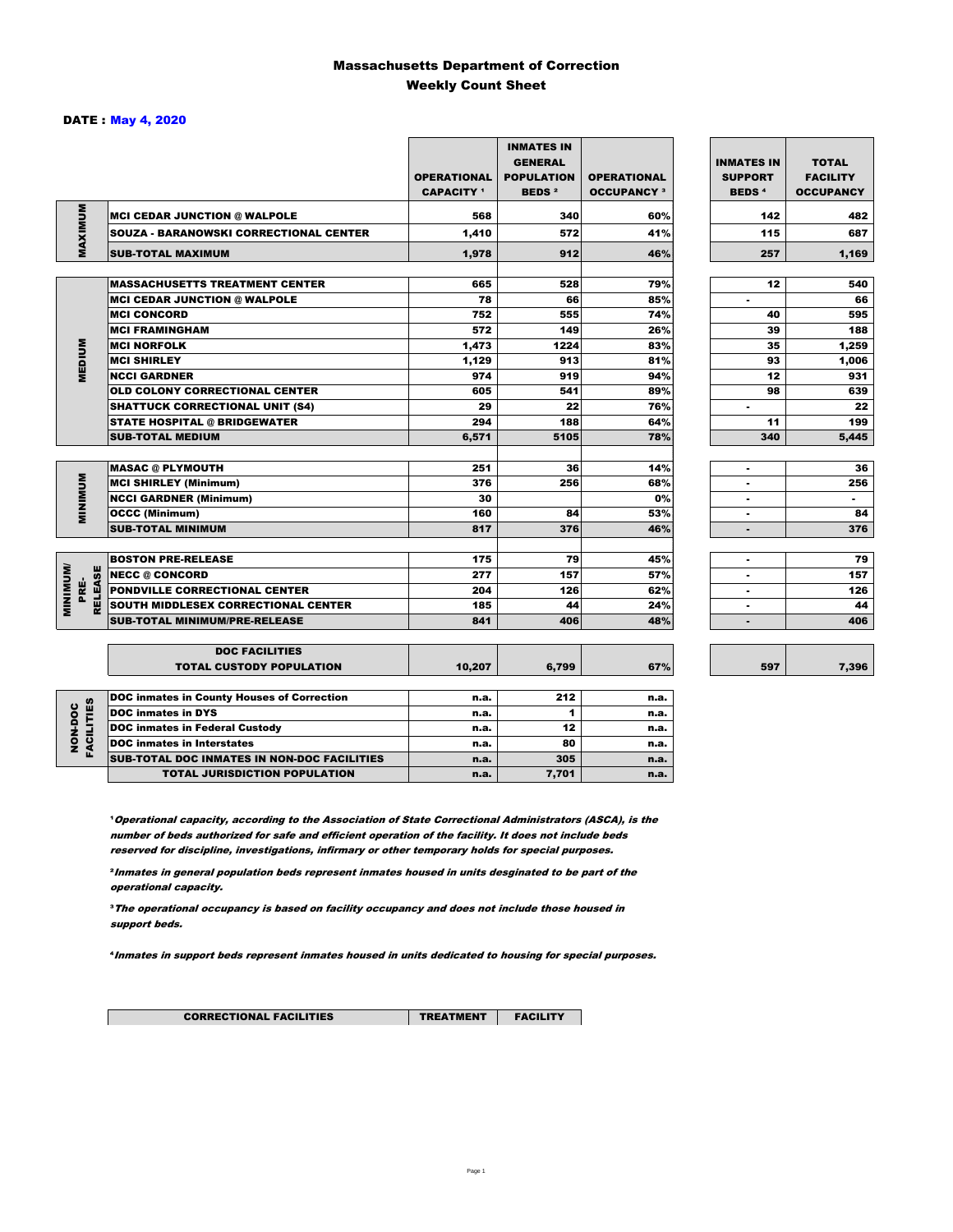### Massachusetts Department of Correction Weekly Count Sheet

| <b>HOSPITAL MISSION</b>             | <b>BEDS</b> | <b>OCCUPANCY</b> |
|-------------------------------------|-------------|------------------|
| <b>SHATTUCK CORRECTIONAL UNIT</b>   | 29          | 22               |
| <b>STATE HOSPITAL @ BRIDGEWATER</b> | 372         | 188              |
| <b>TOTAL</b>                        | 401         | 210              |

|                                                                | <b>FACILITY</b>  |
|----------------------------------------------------------------|------------------|
| <b>DOC INMATES IN COUNTY FACILITIES</b>                        | <b>OCCUPANCY</b> |
| <b>BARNSTABLE COUNTY</b>                                       |                  |
| <b>BERKSHIRE COUNTY</b>                                        | 9                |
| <b>BRISTOL COUNTY</b>                                          | ۰                |
| <b>DUKES COUNTY</b>                                            | 0                |
| <b>ESSEX COUNTY</b>                                            | 3                |
| <b>FRANKLIN COUNTY</b>                                         | 12               |
| <b>HAMPDEN COUNTY*</b>                                         | 126              |
| <b>HAMPSHIRE COUNTY</b>                                        | 10               |
| <b>MIDDLESEX COUNTY</b>                                        | ۰                |
| <b>NORFOLK COUNTY</b>                                          | ۰                |
| <b>PLYMOUTH COUNTY</b>                                         | 51               |
| <b>SUFFOLK COUNTY</b>                                          | 1                |
| <b>WORCESTER COUNTY</b>                                        | Ω                |
| <b>TOTAL</b>                                                   | 212              |
| *Note* Hampden County has 47 Section 35 inmates (Stoney Brook) |                  |
|                                                                | <b>EACILITY</b>  |

| <b>DOC INMATES IN OTHER FACILITIES</b> | <b>FACILITY</b><br><b>OCCUPANCY</b> |
|----------------------------------------|-------------------------------------|
| <b>FEDERAL BUREAU OF PRISONS</b>       |                                     |
| <b>DYS</b>                             |                                     |
| <b>INTERSTATES</b>                     | 80                                  |
| <b>TOTAL</b>                           | 93                                  |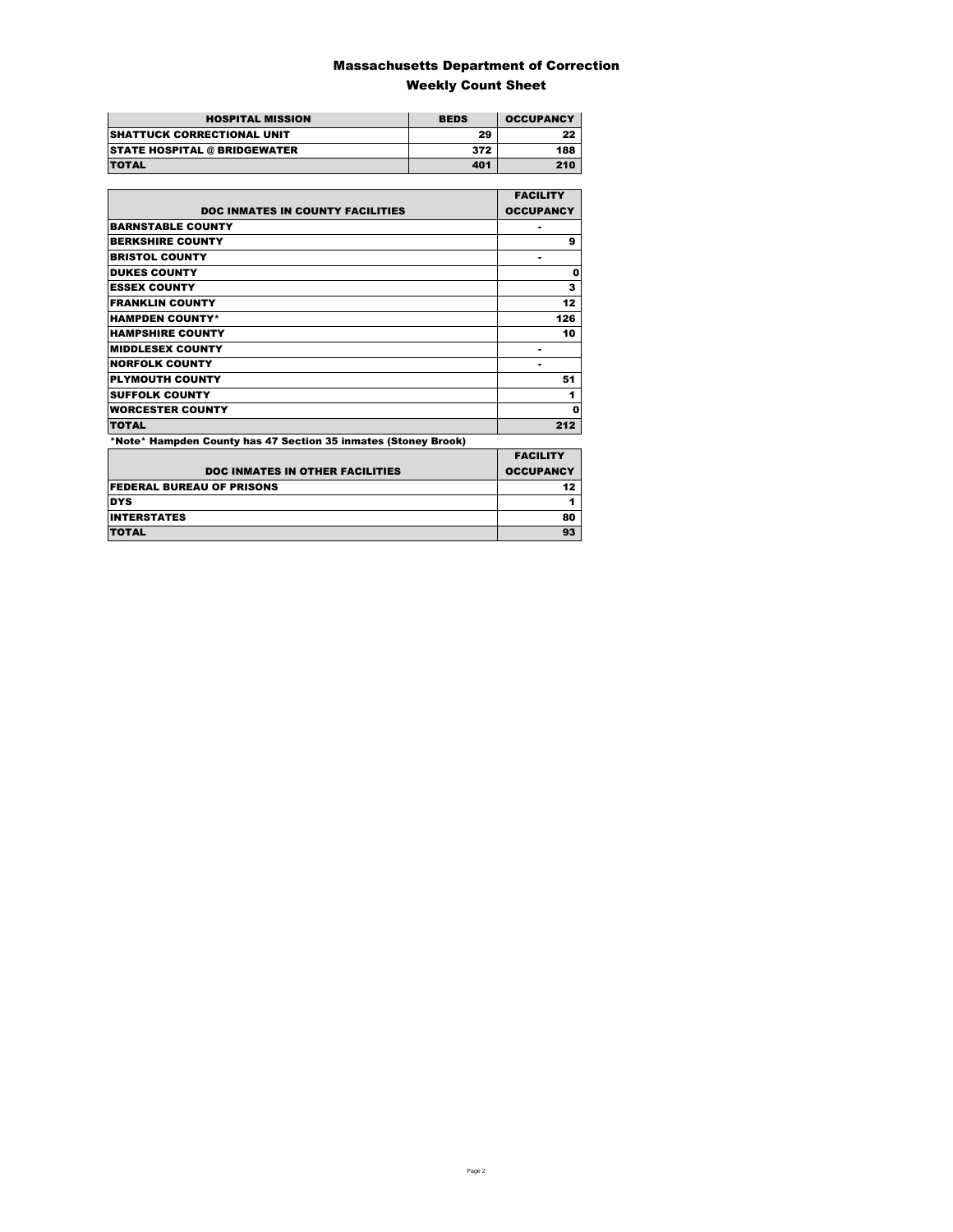#### **05/04/20**

| <b>COUNTY</b>         | <b>SECURITY LEVEL</b>                 |                                  |                               |                             |                                  |                                |                                  |                                |                                  |                        | <b>TOTAL</b>                     |                                                                            |
|-----------------------|---------------------------------------|----------------------------------|-------------------------------|-----------------------------|----------------------------------|--------------------------------|----------------------------------|--------------------------------|----------------------------------|------------------------|----------------------------------|----------------------------------------------------------------------------|
| <b>BARNSTABLE</b>     | <b>TYPE</b>                           | <b>MAXIMUM</b>                   |                               | <b>MEDIUM</b>               |                                  |                                | <b>MINIMUM</b>                   |                                | <b>PRE-RELEASE</b>               |                        | <b>TOTAL</b>                     |                                                                            |
|                       |                                       | <b>MALE</b>                      | <b>FEMALE</b>                 | <b>MALE</b>                 | <b>FEMALE</b>                    | <b>MALE</b>                    | <b>FEMALE</b>                    | <b>MALE</b>                    | <b>FEMALE</b>                    | <b>MALE</b>            | <b>FEMALE</b>                    | <b>FACILITY</b>                                                            |
|                       | <b>COUNTY</b>                         | $\mathbf 0$                      | $\mathbf{0}$                  | 92                          | 9                                | $\mathbf 0$                    | 0                                | $\mathbf{0}$                   | $\mathbf{0}$                     | 92                     | 9                                | 101                                                                        |
| <b>HOUSE OF</b>       | <b>STATE</b>                          | $\mathbf{0}$                     | $\mathbf 0$                   | 0                           | $\overline{0}$                   | $\mathbf 0$                    | $\overline{0}$                   | $\mathbf{0}$                   | $\overline{0}$                   | $\mathbf 0$            | 0                                | $\mathbf 0$                                                                |
| <b>CORRECTION</b>     | FEDERAL                               | $\mathbf 0$                      | $\mathbf 0$                   | 0                           | 0                                | $\mathbf 0$                    | $\mathbf 0$                      | $\mathbf 0$                    | $\overline{0}$                   | $\mathbf 0$            | 0                                | $\mathbf 0$                                                                |
|                       | <b>TOTAL</b>                          | $\mathbf 0$                      | $\mathbf{0}$                  | 92                          | 9                                | $\overline{0}$                 | $\mathbf 0$                      | $\mathbf{0}$                   | $\mathbf 0$                      | 92                     | 9                                | 101                                                                        |
|                       | <b>COUNTY</b>                         | $\mathbf 0$                      | $\mathbf{0}$                  | 68<br>0                     | 1<br>0                           | $\overline{0}$<br>$\mathbf{0}$ | $\mathbf 0$<br>$\overline{0}$    | $\mathbf 0$                    | $\overline{0}$<br>$\overline{0}$ | 68<br>$\mathbf 0$      | 1<br>$\mathbf 0$                 | 69                                                                         |
| JAIL                  | <b>OTHER COUNTY</b><br><b>FEDERAL</b> | $\mathbf 0$<br>$\mathbf 0$       | $\mathbf{0}$<br>$\mathbf{0}$  | 0                           | $\Omega$                         | $\Omega$                       | $\overline{0}$                   | $\mathbf 0$<br>$\Omega$        | $\overline{0}$                   | $\mathbf 0$            | 0                                | $\bf{0}$<br>$\mathbf 0$                                                    |
|                       | <b>TOTAL</b>                          | $\overline{0}$                   | $\Omega$                      | 68                          |                                  | $\Omega$                       | $\overline{0}$                   | $\Omega$                       | $\overline{0}$                   | 68                     | 1                                | 69                                                                         |
|                       | <b>FACILITY TOTAL</b>                 | 0                                | 0                             | 160                         | 10                               | $\mathbf{0}$                   | 0                                | 0                              | 0                                | 160                    | 10                               | 170                                                                        |
|                       |                                       |                                  |                               |                             |                                  |                                |                                  |                                |                                  |                        |                                  |                                                                            |
| <b>BERKSHIRE</b>      | <b>TYPE</b>                           |                                  | <b>MAXIMUM</b>                |                             | <b>MEDIUM</b>                    |                                | <b>MINIMUM</b>                   |                                | <b>PRE-RELEASE</b>               |                        | <b>TOTAL</b>                     |                                                                            |
|                       | <b>COUNTY</b>                         | <b>MALE</b><br>$\mathbf{0}$      | <b>FEMALE</b><br>$\mathbf 0$  | <b>MALE</b><br>68           | <b>FEMALE</b><br>0               | <b>MALE</b><br>$\mathbf{0}$    | <b>FEMALE</b><br>$\mathbf{0}$    | <b>MALE</b><br>$\mathbf{0}$    | <b>FEMALE</b><br>$\mathbf 0$     | <b>MALE</b><br>68      | <b>FEMALE</b><br>0               | <b>FACILITY</b>                                                            |
| <b>HOUSE OF</b>       | <b>STATE</b>                          | 0                                | $\mathbf{0}$                  | 9                           | $\mathbf 0$                      | $\mathbf{0}$                   | $\mathbf 0$                      | $\mathbf{0}$                   | $\mathbf{0}$                     | 9                      | 0                                | 68<br>9                                                                    |
| <b>CORRECTION</b>     | <b>FEDERAL</b>                        | $\mathbf 0$                      | $\mathbf 0$                   | 0                           | $\overline{0}$                   | $\mathbf{0}$                   | $\overline{0}$                   | $\mathbf{0}$                   | $\mathbf 0$                      | $\mathbf 0$            | 0                                | $\mathbf 0$                                                                |
|                       | <b>TOTAL</b>                          | $\overline{0}$                   | $\mathbf{0}$                  | 77                          | $\overline{0}$                   | $\overline{0}$                 | $\overline{0}$                   | $\mathbf{0}$                   | $\overline{0}$                   | 77                     | $\overline{0}$                   | 77                                                                         |
|                       | <b>COUNTY</b>                         | $\overline{0}$                   | $\mathbf 0$                   | 70                          | $\mathbf 0$                      | $\mathbf 0$                    | $\overline{0}$                   | $\overline{0}$                 | $\overline{0}$                   | 70                     | $\mathbf{0}$                     | 70                                                                         |
| <b>JAIL</b>           | <b>OTHER COUNTY</b>                   | 0                                | $\mathbf{0}$                  | 0                           | $\overline{0}$                   | $\Omega$                       | $\overline{0}$                   | $\Omega$                       | $\Omega$                         | 0                      | $\mathbf{0}$                     | $\bf{0}$                                                                   |
|                       | <b>FEDERAL</b>                        | $\mathbf 0$                      | $\mathbf{0}$                  | 0                           | $\overline{0}$                   | $\mathbf{0}$                   | $\overline{0}$                   | $\mathbf 0$                    | $\overline{0}$                   | $\mathbf 0$            | $\mathbf{0}$                     | $\mathbf 0$                                                                |
|                       | <b>TOTAL</b>                          | $\mathbf 0$                      | $\mathbf{0}$                  | 70                          | $\overline{0}$                   | $\mathbf{0}$                   | $\mathbf 0$                      | $\mathbf{0}$                   | $\mathbf 0$                      | 70                     | $\overline{0}$                   | 70                                                                         |
|                       | <b>FACILITY TOTAL</b>                 | 0                                | $\bf{0}$                      | 147                         | 0                                | 0                              | $\bf{0}$                         | 0                              | 0                                | 147                    | 0                                | 147                                                                        |
| <b>BRISTOL</b>        | <b>TYPE</b>                           | <b>MAXIMUM</b>                   |                               |                             | <b>MEDIUM</b>                    |                                | <b>MINIMUM</b>                   |                                | <b>PRE-RELEASE</b>               |                        | <b>TOTAL</b>                     |                                                                            |
| <b>Ash Street</b>     |                                       | <b>MALE</b>                      | <b>FEMALE</b>                 | <b>MALE</b>                 | <b>FEMALE</b>                    | <b>MALE</b>                    | <b>FEMALE</b>                    | <b>MALE</b>                    | <b>FEMALE</b>                    | <b>MALE</b>            | <b>FEMALE</b>                    | <b>FACILITY</b>                                                            |
|                       | <b>COUNTY</b>                         | 0                                | $\mathbf{0}$                  | 16                          | $\mathbf 0$                      | $\mathbf 0$                    | 0                                | $\mathbf{0}$                   | $\overline{0}$                   | 16                     | 0                                | 16                                                                         |
| <b>HOUSE OF</b>       | <b>STATE</b>                          | $\mathbf{0}$                     | $\mathbf{0}$                  | 0                           | $\mathbf 0$                      | $\mathbf{0}$                   | $\mathbf{0}$                     | $\mathbf{0}$                   | $\mathbf{0}$                     | 0                      | $\mathbf{0}$                     | 0                                                                          |
| <b>CORRECTION</b>     | <b>FEDERAL</b>                        | $\mathbf{0}$                     | $\mathbf{0}$                  | 0                           | $\overline{0}$                   | $\mathbf{0}$                   | $\overline{0}$                   | $\mathbf{0}$                   | $\overline{0}$                   | $\mathbf 0$            | 0                                | $\mathbf 0$                                                                |
|                       | <b>TOTAL</b>                          | $\overline{0}$<br>$\overline{0}$ | $\mathbf{0}$<br>$\Omega$      | 16<br>80                    | $\overline{0}$<br>$\overline{0}$ | $\mathbf 0$<br>$\mathbf 0$     | $\overline{0}$<br>$\overline{0}$ | $\mathbf{0}$<br>$\overline{0}$ | $\overline{0}$<br>$\overline{0}$ | 16<br>80               | $\overline{0}$<br>$\overline{0}$ | 16<br>80                                                                   |
| JAIL                  | <b>COUNTY</b><br><b>OTHER COUNTY</b>  | $\mathbf 0$                      | $\mathbf 0$                   | 0                           | $\overline{0}$                   | $\mathbf{0}$                   | $\overline{0}$                   | $\mathbf 0$                    | $\overline{0}$                   | $\mathbf 0$            | $\mathbf{0}$                     | $\mathbf 0$                                                                |
|                       | FEDERAL                               | $\overline{0}$                   | $\mathbf{0}$                  | 0                           | $\overline{0}$                   | $\Omega$                       | $\overline{0}$                   | $\Omega$                       |                                  | $\mathbf 0$            | 0                                | $\mathbf 0$                                                                |
|                       | <b>TOTAL</b>                          | $\overline{0}$                   | $\mathbf{0}$                  | 80                          | $\overline{0}$                   | $\overline{0}$                 | $\overline{0}$                   | $\overline{0}$                 | $\overline{0}$                   | 80                     | $\overline{0}$                   | 80                                                                         |
|                       |                                       |                                  |                               |                             |                                  |                                |                                  |                                |                                  |                        |                                  |                                                                            |
|                       | <b>FACILITY TOTAL</b>                 | 0                                | 0                             | 96                          | 0                                | 0                              | 0                                | 0                              | 0                                | 96                     | 0                                | 96                                                                         |
|                       |                                       |                                  |                               |                             |                                  |                                |                                  |                                |                                  |                        |                                  |                                                                            |
| <b>BRISTOL</b>        | <b>TYPE</b>                           | <b>MAXIMUM</b>                   |                               |                             | <b>MEDIUM</b>                    |                                | <b>MINIMUM</b>                   |                                | <b>PRE-RELEASE</b>               |                        | <b>TOTAL</b>                     |                                                                            |
| <b>Dartmouth</b>      |                                       | <b>MALE</b>                      | <b>FEMALE</b>                 | <b>MALE</b>                 | <b>FEMALE</b>                    | <b>MALE</b>                    | <b>FEMALE</b>                    | <b>MALE</b>                    | <b>FEMALE</b>                    | <b>MALE</b>            | <b>FEMALE</b>                    | <b>FACILITY</b>                                                            |
| <b>HOUSE OF</b>       | <b>COUNTY</b><br><b>STATE</b>         | $\mathbf 0$<br>$\mathbf 0$       | $\mathbf 0$<br>$\mathbf{0}$   | 194<br>0                    | 0<br>$\overline{0}$              | 0<br>$\Omega$                  | 0<br>0                           | $\mathbf 0$<br>$\Omega$        | $\overline{0}$<br>$\mathbf{0}$   | 194<br>0               | 0<br>$\mathbf 0$                 | 194                                                                        |
| <b>CORRECTION</b>     | <b>FEDERAL</b>                        | $\mathbf 0$                      | $\mathbf{0}$                  | 0                           | 0                                | 0                              | 0                                | $\mathbf 0$                    | $\mathbf{0}$                     | $\mathbf 0$            | 0                                |                                                                            |
|                       | <b>TOTAL</b>                          | $\overline{0}$                   | $\mathbf{0}$                  | 194                         | $\mathbf 0$                      | $\overline{0}$                 | $\mathbf 0$                      | $\mathbf{0}$                   | $\overline{0}$                   | 194                    | $\overline{0}$                   |                                                                            |
|                       | <b>COUNTY</b>                         | $\mathbf 0$                      | $\mathbf{0}$                  | 256                         | 4                                | $\mathbf{0}$                   | $\mathbf 0$                      | $\mathbf{0}$                   | $\mathbf 0$                      | 256                    | 4                                | 260                                                                        |
| JAIL                  | <b>OTHER COUNTY</b>                   | $\overline{0}$                   | $\mathbf{0}$                  | 76                          | $\overline{0}$                   | $\mathbf{0}$                   | $\overline{0}$                   | $\Omega$                       | $\overline{0}$                   | 76                     | 0                                |                                                                            |
|                       | FEDERAL                               | $\mathbf 0$                      | $\mathbf{0}$                  | 0                           | 0                                | $\mathbf{0}$                   | 0                                | $\mathbf 0$                    | 0                                | 0                      | 0                                | $\mathbf 0$                                                                |
|                       | <b>TOTAL</b>                          | $\mathbf 0$                      | $\overline{0}$                | 332                         | $\overline{4}$                   | $\mathbf{0}$                   | $\mathbf 0$                      | $\overline{0}$                 | $\mathbf 0$                      | 332                    | 4                                |                                                                            |
|                       | <b>FACILITY TOTAL</b>                 | $\mathbf 0$                      | $\mathbf{0}$                  | 526                         |                                  | $\mathbf{0}$                   | $\bf{0}$                         | 0                              | 0                                | 526                    | 4                                | 530                                                                        |
| <b>BRISTOL</b>        | <b>TYPE</b>                           |                                  | <b>MAXIMUM</b>                |                             | <b>MEDIUM</b>                    |                                | <b>MINIMUM</b>                   |                                | <b>PRE-RELEASE</b>               |                        | <b>TOTAL</b>                     |                                                                            |
| <b>Women's Center</b> |                                       | <b>MALE</b>                      | <b>FEMALE</b>                 | <b>MALE</b>                 | <b>FEMALE</b>                    | <b>MALE</b>                    | <b>FEMALE</b>                    | <b>MALE</b>                    | <b>FEMALE</b>                    | <b>MALE</b>            | <b>FEMALE</b>                    | <b>FACILITY</b>                                                            |
|                       | <b>COUNTY</b>                         | 0                                | 0                             | 0                           | 5                                | $\mathbf 0$                    | 2                                | 0                              | $\mathbf 0$                      | 0                      | 7                                | 7                                                                          |
| <b>SENTENCED</b>      | <b>STATE</b>                          | $\overline{0}$                   | $\Omega$                      | $\overline{0}$              | 0                                | $\overline{0}$                 | $\mathbf 0$                      | $\mathbf{0}$                   | $\mathbf 0$                      | $\mathbf{0}$           | $\overline{0}$                   |                                                                            |
|                       | <b>FEDERAL</b>                        | 0                                | $\mathbf 0$                   | 0                           | 0                                | $\mathbf{0}$                   | 0                                | $\mathbf 0$                    | $\mathbf 0$                      | $\pmb{0}$              | 0                                |                                                                            |
|                       | <b>TOTAL</b>                          | $\mathbf 0$                      | $\mathbf{0}$                  | $\overline{0}$              | 5                                | $\mathbf{0}$                   | $\overline{2}$                   | $\mathbf{0}$                   | $\mathbf 0$                      | $\bf 0$                | $\overline{\mathcal{I}}$         | 0<br>$\mathbf 0$<br>194<br>76<br>336<br>0<br>$\mathbf 0$<br>$\overline{7}$ |
|                       | <b>COUNTY</b>                         | $\mathbf 0$                      | $\mathbf 0$                   | $\overline{0}$              | 8                                | $\Omega$                       | $\overline{0}$                   | $\mathbf 0$                    | $\mathbf 0$                      | $\pmb{0}$              | 8                                | 8                                                                          |
| <b>UNSENTENCED</b>    | INS<br><b>FEDERAL</b>                 | 0<br>$\overline{0}$              | $\mathbf 0$<br>$\Omega$       | $\pmb{0}$<br>$\overline{0}$ | 6<br>$\overline{0}$              | $\mathbf 0$<br>$\mathbf{0}$    | 0<br>$\overline{0}$              | $\mathbf{0}$<br>$\mathbf{0}$   | $\mathbf 0$<br>$\mathbf 0$       | $\pmb{0}$<br>$\pmb{0}$ | 6<br>0                           | 6<br>$\mathbf 0$                                                           |
|                       | <b>TOTAL</b>                          | $\overline{0}$                   | $\mathbf{0}$                  | $\mathbf 0$                 | 14                               | $\overline{0}$                 | $\mathbf 0$                      | $\overline{0}$                 | $\mathbf 0$                      | $\bf 0$                | 14                               |                                                                            |
|                       | <b>FACILITY TOTAL</b>                 | 0                                | $\mathbf{0}$                  | 0                           | 19                               | $\mathbf{0}$                   | $\overline{\mathbf{2}}$          | $\mathbf 0$                    | 0                                | 0                      | 21                               | 14<br>21                                                                   |
|                       |                                       |                                  |                               |                             |                                  |                                |                                  |                                |                                  |                        |                                  |                                                                            |
| <b>DUKES</b>          | <b>TYPE</b>                           |                                  | <b>MAXIMUM</b>                |                             | <b>MEDIUM</b>                    |                                | <b>MINIMUM</b>                   |                                | <b>PRE-RELEASE</b>               |                        | <b>TOTAL</b>                     |                                                                            |
|                       | <b>COUNTY</b>                         | <b>MALE</b><br>2                 | <b>FEMALE</b><br>$\mathbf{0}$ | <b>MALE</b><br>2            | <b>FEMALE</b><br>$\mathbf 0$     | <b>MALE</b><br>$\overline{7}$  | <b>FEMALE</b><br>$\mathbf 0$     | <b>MALE</b><br>$\mathbf 0$     | <b>FEMALE</b><br>$\mathbf 0$     | <b>MALE</b><br>11      | $\mathbf{0}$                     | <b>FEMALE FACILITY</b><br>11                                               |
| <b>HOUSE OF</b>       | <b>STATE</b>                          | $\mathbf 0$                      | 0                             | 0                           | $\mathbf 0$                      | $\overline{0}$                 | 0                                | 0                              | $\mathbf 0$                      | 0                      | 0                                |                                                                            |
| <b>CORRECTION</b>     | <b>FEDERAL</b>                        | 0                                | $\mathbf{0}$                  | 0                           | $\mathbf 0$                      | $\mathbf 0$                    | $\mathbf 0$                      | $\mathbf 0$                    | $\mathbf 0$                      | $\pmb{0}$              | 0                                | $\pmb{0}$<br>$\mathbf 0$                                                   |
|                       | <b>TOTAL</b>                          | $\overline{2}$                   | $\mathbf 0$                   | $\overline{2}$              | $\mathbf 0$                      | $\overline{7}$                 | $\mathbf 0$                      | $\mathbf 0$                    | $\mathbf 0$                      | 11                     | $\mathbf 0$                      | 11                                                                         |
|                       | <b>COUNTY</b>                         | 0                                | $\mathbf 0$                   | $\pmb{0}$                   | $\mathbf 0$                      | $\mathbf 0$                    | $\mathbf 0$                      | $\mathbf 0$                    | $\mathbf 0$                      | $\mathbf 0$            | $\pmb{0}$                        | $\pmb{0}$                                                                  |
| JAIL                  | <b>OTHER COUNTY</b>                   | $\overline{0}$                   | $\mathbf{0}$                  | $\mathbf{0}$                | $\overline{0}$                   | $\mathbf{0}$                   | $\mathbf{0}$                     | $\mathbf{0}$                   | $\overline{0}$                   | $\mathbf 0$            | 0                                | $\pmb{0}$                                                                  |
|                       | <b>FEDERAL</b><br><b>TOTAL</b>        | 0<br>$\mathbf 0$                 | $\mathbf 0$<br>$\mathbf 0$    | 0<br>$\pmb{0}$              | 0<br>$\mathbf 0$                 | $\mathbf 0$<br>$\mathbf 0$     | 0<br>$\mathbf 0$                 | $\mathbf 0$<br>$\mathbf 0$     | $\mathbf 0$                      | 0<br>$\pmb{0}$         | $\pmb{0}$<br>$\mathbf 0$         | $\pmb{0}$<br>$\pmb{0}$                                                     |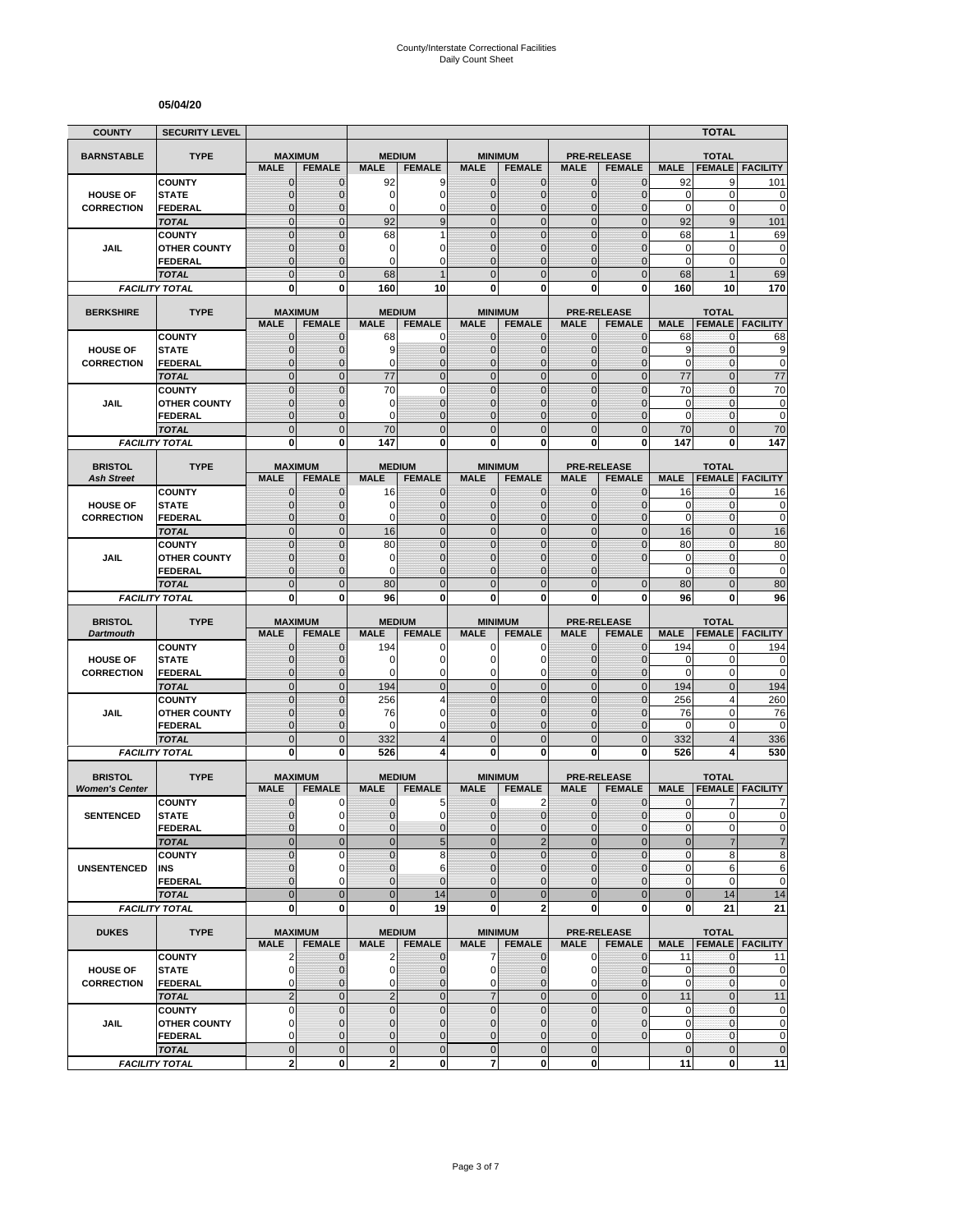# County/Interstate Correctional Facilities Daily Count Sheet

| <b>ESSEX</b>          | <b>TYPE</b>                           |                               | <b>MAXIMUM</b>                | <b>MEDIUM</b>                  |                               | <b>MINIMUM</b>                |                             |                               | <b>PRE-RELEASE</b>            |                               | <b>TOTAL</b>                        |                        |
|-----------------------|---------------------------------------|-------------------------------|-------------------------------|--------------------------------|-------------------------------|-------------------------------|-----------------------------|-------------------------------|-------------------------------|-------------------------------|-------------------------------------|------------------------|
| <b>Middleton</b>      |                                       | <b>MALE</b>                   | <b>FEMALE</b>                 | <b>MALE</b>                    | <b>FEMALE</b>                 | <b>MALE</b>                   | <b>FEMALE</b>               | <b>MALE</b>                   | <b>FEMALE</b>                 | <b>MALE</b>                   |                                     | <b>FEMALE FACILITY</b> |
|                       | <b>COUNTY</b>                         | 0                             | $\mathbf 0$                   | 278                            | 0                             | $\mathbf{0}$                  | $\mathbf{0}$                | $\mathbf{0}$                  | $\Omega$                      | 278                           | 0                                   | 278                    |
| <b>HOUSE OF</b>       | <b>STATE</b>                          | 0                             | $\mathbf 0$                   | $\Omega$                       | 0                             | $\mathbf 0$                   | $\mathbf{0}$                | $\mathbf{0}$                  | $\Omega$                      | $\Omega$                      | $\mathbf{0}$                        | 0                      |
| <b>CORRECTION</b>     | <b>FEDERAL</b>                        | $\Omega$<br>$\mathbf 0$       | $\mathbf 0$<br>$\overline{0}$ | $\Omega$                       | $\overline{0}$<br>$\mathbf 0$ | $\mathbf{0}$<br>$\mathbf{0}$  | $\mathbf{0}$<br>$\mathbf 0$ | $\mathbf{0}$<br>$\mathbf 0$   | $\Omega$<br>$\overline{0}$    | $\Omega$                      | $\mathbf{0}$<br>$\mathbf{0}$        | $\mathbf 0$<br>278     |
|                       | <b>TOTAL</b><br><b>COUNTY</b>         | $\mathbf 0$                   | $\mathbf{0}$                  | 278<br>593                     | 0                             | $\mathbf{0}$                  | $\mathbf 0$                 | $\mathbf{0}$                  | $\mathbf 0$                   | 278<br>593                    | 0                                   | 593                    |
| JAIL                  | <b>OTHER COUNTY</b>                   | $\mathbf 0$                   | $\mathbf 0$                   | 0                              | 0                             | $\mathbf{0}$                  | $\Omega$                    | $\mathbf{0}$                  | ſ                             | $\Omega$                      | $\Omega$                            | 0                      |
|                       | <b>FEDERAL</b>                        | $\mathbf{0}$                  |                               | 1                              | $\Omega$                      | $\mathbf 0$                   | $\mathbf 0$                 | $\mathbf{0}$                  | $\mathbf 0$                   | 1                             | 0                                   |                        |
|                       | <b>TOTAL</b>                          | $\Omega$                      | $\overline{0}$                | 594                            | $\Omega$                      | $\mathbf{0}$                  | $\Omega$                    | $\overline{0}$                | $\Omega$                      | 594                           | $\Omega$                            | 594                    |
|                       | <b>FACILITY TOTAL</b>                 | 0                             | 0                             | 872                            | O                             | $\bf{0}$                      | 0                           | 0                             | 0                             | 872                           | 0                                   | 872                    |
| <b>ESSEX</b>          | <b>TYPE</b>                           |                               | <b>MAXIMUM</b>                |                                | <b>MEDIUM</b>                 |                               | <b>MINIMUM</b>              |                               | <b>PRE-RELEASE</b>            |                               | <b>TOTAL</b>                        |                        |
| W.I.T.                |                                       | <b>MALE</b>                   | <b>FEMALE</b>                 | <b>MALE</b>                    | <b>FEMALE</b>                 | <b>MALE</b>                   | <b>FEMALE</b>               | <b>MALE</b>                   | <b>FEMALE</b>                 | <b>MALE</b>                   | <b>FEMALE</b>                       | <b>FACILITY</b>        |
|                       | <b>COUNTY</b>                         | $\mathbf{0}$                  | 0                             | $\mathbf 0$                    | $\mathbf{0}$                  | $\mathbf{0}$                  | $\mathbf{0}$                | $\mathbf{0}$                  | 13                            | 0                             | 13                                  | 13                     |
| <b>SENTENCED</b>      | <b>STATE</b>                          | 0                             | $\overline{0}$                | $\mathbf{0}$                   | 0                             | $\mathbf{0}$                  | $\mathbf{0}$                | $\mathbf 0$                   | 0                             | $\mathbf 0$                   | $\mathbf 0$                         | $\mathbf 0$            |
|                       | <b>FEDERAL</b>                        | $\mathbf 0$                   | $\mathbf 0$                   | $\Omega$                       | 0                             | $\mathbf{0}$                  | $\Omega$                    | $\mathbf{0}$                  | $\Omega$                      | $\mathbf 0$                   | $\Omega$                            | $\mathbf 0$            |
|                       | <b>TOTAL</b>                          | $\overline{0}$                | $\overline{0}$                | $\mathbf{0}$                   | $\overline{0}$                | $\mathbf{0}$                  | $\overline{0}$              | $\mathbf 0$                   | 13                            | $\mathbf{0}$                  | 13                                  | 13                     |
|                       | <b>FACILITY TOTAL</b>                 | $\bf{0}$                      | 0                             | $\bf{0}$                       | O                             | $\bf{0}$                      | 0                           | 0                             | 13                            | $\bf{0}$                      | 13                                  | 13                     |
| <b>ESSEX</b>          | <b>TYPE</b>                           |                               | <b>MAXIMUM</b>                |                                | <b>MEDIUM</b>                 |                               | <b>MINIMUM</b>              |                               | <b>PRE-RELEASE</b>            |                               | <b>TOTAL</b>                        |                        |
| LCAC                  |                                       | <b>MALE</b>                   | <b>FEMALE</b>                 | <b>MALE</b>                    | <b>FEMALE</b>                 | <b>MALE</b>                   | <b>FEMALE</b>               | <b>MALE</b>                   | <b>FEMALE</b>                 | <b>MALE</b>                   | <b>FEMALE</b>                       | <b>FACILITY</b>        |
|                       | <b>COUNTY</b>                         | 0                             | $\mathbf 0$                   | $\mathbf{0}$                   | 0                             | $\mathbf 0$                   | $\mathbf{0}$                | 131                           | $\mathbf 0$                   | 131                           | 0                                   | 131                    |
| <b>HOUSE OF</b>       | <b>STATE</b>                          | $\Omega$                      | $\mathbf 0$                   | $\Omega$                       | 0                             | 3                             | $\Omega$                    | 0                             | $\Omega$                      | 3                             | $\Omega$                            | 3                      |
| <b>CORRECTION</b>     | <b>FEDERAL</b>                        | 0                             | $\overline{0}$                | $\mathbf{0}$                   | 0                             | $\mathbf 0$                   | $\mathbf 0$                 | 5                             | $\mathbf 0$                   | 5                             | $\mathbf{0}$                        | 5                      |
|                       | <b>TOTAL</b>                          | $\overline{0}$                | $\overline{0}$                | $\overline{0}$                 | $\overline{0}$                | 3                             | $\overline{0}$              | 136                           | $\overline{0}$                | 139                           | $\Omega$                            | 139                    |
|                       | <b>FACILITY TOTAL</b>                 | 0                             | 0                             | 0                              | 0                             | 3                             | 0                           | 136                           | 0                             | 139                           | 0                                   | 139                    |
| <b>FRANKLIN</b>       | <b>TYPE</b>                           |                               | <b>MAXIMUM</b>                |                                | <b>MEDIUM</b>                 |                               | <b>MINIMUM</b>              |                               | <b>PRE-RELEASE</b>            |                               | <b>TOTAL</b>                        |                        |
|                       |                                       | <b>MALE</b>                   | <b>FEMALE</b>                 | <b>MALE</b>                    | <b>FEMALE</b>                 | <b>MALE</b>                   | <b>FEMALE</b>               | <b>MALE</b>                   | <b>FEMALE</b>                 | <b>MALE</b>                   | <b>FEMALE</b>                       | <b>FACILITY</b>        |
|                       | <b>COUNTY</b>                         | 0                             | 0                             | 61                             | 9                             | $\mathbf{0}$                  | 0                           | 0                             | $\Omega$                      | 61                            | 9                                   | 70                     |
| <b>HOUSE OF</b>       | <b>OTHER - VT</b>                     | 0                             | $\overline{0}$                | 0                              | $\mathbf 0$                   | $\overline{0}$                | 0                           | $\mathbf 0$                   | $\sqrt{ }$                    | $\mathbf 0$                   | $\mathbf 0$                         | 0                      |
| <b>CORRECTION</b>     | <b>STATE</b>                          | 0                             | $\mathbf 0$                   | 10                             | 2                             | $\mathbf{0}$                  | $\Omega$                    | 0                             | $\sqrt{ }$                    | 10                            | $\overline{2}$                      | 12                     |
|                       | <b>FEDERAL</b>                        | $\mathbf 0$                   | $\overline{0}$                | 0                              | 0                             | $\mathbf{0}$                  | $\mathbf{0}$                | 0                             | $\overline{0}$                | $\mathbf 0$                   | $\mathbf 0$                         | $\mathbf 0$            |
|                       | <b>TOTAL</b>                          | $\mathbf 0$                   | $\mathbf{0}$                  | 71                             | 11                            | $\mathbf{0}$                  | $\overline{0}$              | $\overline{0}$                | $\overline{0}$                | 71                            | 11                                  | 82                     |
|                       | <b>COUNTY</b>                         | $\mathbf 0$<br>$\overline{0}$ | $\mathbf 0$<br>$\mathbf 0$    | 35                             | 1<br>0                        | $\mathbf{0}$<br>$\Omega$      | $\mathbf 0$<br>$\Omega$     | $\mathbf{0}$<br>$\mathbf 0$   | $\overline{0}$<br>$\sqrt{ }$  | 35<br>12                      | $\overline{\mathbf{1}}$<br>$\Omega$ | 36<br>12               |
| <b>JAIL</b>           | <b>OTHER COUNTY</b><br><b>FEDERAL</b> | $\overline{0}$                | $\overline{0}$                | 12<br>0                        | $\mathbf 0$                   | $\mathbf{0}$                  | $\overline{0}$              | $\mathbf{0}$                  | $\mathbf 0$                   | $\mathbf 0$                   | $\mathbf 0$                         | $\mathbf 0$            |
|                       | <b>TOTAL</b>                          | $\mathbf 0$                   | $\mathbf 0$                   | 47                             | $\overline{1}$                | $\mathbf{0}$                  | $\overline{0}$              | $\mathbf 0$                   | $\Omega$                      | 47                            | $\overline{1}$                      | 48                     |
|                       | <b>FACILITY TOTAL</b>                 | 0                             | 0                             | 118                            | 12                            | $\bf{0}$                      | 0                           | 0                             | 0                             | 118                           | 12                                  | 130                    |
|                       |                                       |                               |                               |                                |                               |                               |                             |                               |                               |                               |                                     |                        |
| <b>HAMPDEN</b>        | <b>TYPE</b>                           |                               | <b>MAXIMUM</b>                | <b>MEDIUM</b>                  |                               | <b>MINIMUM</b>                |                             |                               | <b>PRE-RELEASE</b>            |                               | <b>TOTAL</b>                        |                        |
| <b>HOC/JAIL</b>       |                                       | <b>MALE</b>                   | <b>FEMALE</b>                 | <b>MALE</b>                    | <b>FEMALE</b>                 | <b>MALE</b>                   | <b>FEMALE</b>               | <b>MALE</b>                   | <b>FEMALE</b>                 | <b>MALE</b>                   | <b>FEMALE</b>                       | <b>FACILITY</b>        |
| <b>HOUSE OF</b>       | <b>COUNTY</b><br><b>STATE</b>         | $\mathbf{0}$<br>$\Omega$      | 0<br>$\overline{0}$           | 180<br>34                      | 0<br>0                        | 37<br>29                      | $\mathbf 0$<br>$\Omega$     | 0<br>8                        | $\Omega$<br>$\Omega$          | 217<br>71                     | $\mathbf 0$<br>$\mathbf{0}$         | 217<br>71              |
| <b>CORRECTION</b>     | <b>STATE - ELMO</b>                   |                               |                               |                                |                               |                               |                             | 0                             | $\Omega$                      | 0                             | $\mathbf{0}$                        | 0                      |
|                       | <b>FEDERAL</b>                        | $\mathbf{0}$                  | $\mathbf 0$                   | $\Omega$                       | 0                             | 0                             | $\mathbf 0$                 | $\mathbf 0$                   | $\overline{0}$                | $\Omega$                      | $\mathbf{0}$                        | $\mathbf 0$            |
|                       | <b>TOTAL</b>                          | $\mathbf 0$                   | $\overline{0}$                | 214                            | $\overline{0}$                | 66                            | $\mathbf{0}$                | 8                             | $\overline{0}$                | 288                           | $\mathbf{0}$                        | 288                    |
|                       | <b>COUNTY</b>                         | $\Omega$                      | $\overline{0}$                | 349                            | $\overline{0}$                | $\Omega$                      | $\Omega$                    | $\overline{0}$                | $\Omega$                      | 349                           | $\Omega$                            | 349                    |
| JAIL                  | <b>OTHER COUNTY</b>                   | 0                             | $\mathbf 0$                   | 0                              | 0                             | $\mathbf{0}$                  | $\Omega$                    | $\mathbf 0$                   | $\Omega$                      | $\mathbf 0$                   | $\mathbf{0}$                        | 0                      |
|                       | <b>FEDERAL</b>                        | $\Omega$<br>$\overline{0}$    | $\Omega$<br>$\mathcal{C}$     | 5                              | O<br>$\overline{0}$           |                               | $\Omega$                    | $\mathbf 0$<br>$\overline{0}$ | $\Omega$                      | 6                             | $\Omega$                            | 6                      |
|                       | <b>TOTAL</b><br><b>FACILITY TOTAL</b> | $\mathbf{0}$                  | 0                             | 354<br>568                     | 0                             | 67                            | $\Omega$<br>0               | 8                             | 0                             | 355<br>643                    | 0                                   | 355<br>643             |
|                       |                                       |                               |                               |                                |                               |                               |                             |                               |                               |                               |                                     |                        |
| <b>HAMPDEN</b>        | <b>TYPE</b>                           |                               | <b>MAXIMUM</b>                |                                | <b>MEDIUM</b>                 |                               | <b>MINIMUM</b>              |                               | PRE-RELEASE                   |                               | <b>TOTAL</b>                        |                        |
| <b>WMCAC</b>          |                                       | <b>MALE</b>                   | <b>FEMALE</b>                 | <b>MALE</b>                    | <b>FEMALE</b>                 | <b>MALE</b>                   | <b>FEMALE</b>               | <b>MALE</b>                   | <b>FEMALE</b>                 | <b>MALE</b>                   |                                     | <b>FEMALE FACILITY</b> |
|                       | <b>COUNTY</b>                         | 0                             | $\mathbf 0$                   | $\mathbf{0}$                   | 0                             | 23                            | 0                           | $\mathbf 0$                   | $\mathbf 0$                   | 23                            | 0                                   | 23                     |
| <b>HOUSE OF</b>       | <b>STATE</b>                          | 0                             | $\mathbf{0}$                  | $\overline{0}$                 | 0                             | 0                             | 0                           | $\mathbf{0}$                  | $\mathbf{0}$                  | $\mathbf 0$                   | $\mathbf 0$                         | 0                      |
| <b>CORRECTION</b>     | <b>FEDERAL</b><br><b>TOTAL</b>        | 0<br>$\mathbf 0$              | $\overline{0}$<br>$\mathbf 0$ | $\overline{0}$<br>$\mathbf{0}$ | 0<br>$\mathbf 0$              | $\mathbf 0$<br>23             | 0<br>$\mathbf 0$            | $\mathbf{0}$<br>$\mathbf 0$   | $\overline{0}$<br>$\mathbf 0$ | $\mathbf 0$<br>23             | $\mathbf 0$<br>$\mathbf{0}$         | $\pmb{0}$<br>23        |
|                       | <b>FACILITY TOTAL</b>                 | 0                             | 0                             | $\mathbf{0}$                   | 0                             | 23                            | 0                           | 0                             | $\mathbf 0$                   | 23                            | $\mathbf{0}$                        | 23                     |
|                       |                                       |                               |                               |                                |                               |                               |                             |                               |                               |                               |                                     |                        |
| <b>HAMPDEN</b>        | <b>TYPE</b>                           |                               | <b>MAXIMUM</b>                |                                | <b>MEDIUM</b>                 |                               | <b>MINIMUM</b>              |                               | <b>PRE-RELEASE</b>            |                               | <b>TOTAL</b>                        |                        |
| <b>Women's Center</b> |                                       | <b>MALE</b>                   | <b>FEMALE</b>                 | <b>MALE</b>                    | <b>FEMALE</b>                 | <b>MALE</b>                   | <b>FEMALE</b>               | <b>MALE</b>                   | <b>FEMALE</b>                 | <b>MALE</b>                   |                                     | <b>FEMALE FACILITY</b> |
|                       | <b>COUNTY</b>                         | 0                             | 0                             | 0                              | 21                            | $\mathbf 0$                   | 16                          | 0                             | 0                             | 0                             | 37                                  | 37                     |
| <b>HOUSE OF</b>       | <b>STATE</b>                          | $\mathbf{0}$                  | $\mathbf 0$                   | $\mathbf 0$                    | 4                             | $\mathbf{0}$                  | 1                           | $\mathbf{0}$                  | $\overline{2}$                | $\mathbf{0}$                  | $\overline{7}$                      | 7                      |
|                       | <b>FEDERAL</b><br><b>TOTAL</b>        | 0<br>$\mathbf{0}$             | 0<br>$\mathbf{0}$             | 0<br>$\overline{0}$            | 0<br>25                       | $\mathbf 0$<br>$\overline{0}$ | 0<br>17                     | $\mathbf{0}$<br>$\mathbf{0}$  | 0<br>$\overline{2}$           | $\mathbf 0$<br>$\overline{0}$ | $\mathbf 0$<br>44                   | $\mathbf 0$<br>44      |
|                       | <b>COUNTY</b>                         | $\mathbf 0$                   | $\mathbf 0$                   | $\mathbf{0}$                   | 24                            | $\mathbf{0}$                  | $\Omega$                    | $\overline{0}$                | $\overline{0}$                | $\mathbf 0$                   | 24                                  | 24                     |
| JAIL                  | <b>OTHER COUNTY</b>                   | $\overline{0}$                | 0                             | $\mathbf{0}$                   | 0                             | $\mathbf{0}$                  | $\mathbf{0}$                | $\mathbf{0}$                  | $\mathcal{C}$                 | $\mathbf 0$                   | $\mathbf 0$                         | 0                      |
|                       | <b>FEDERAL</b>                        | 0                             | 0                             | $\mathbf{0}$                   | 0                             | $\mathbf 0$                   | $\mathbf{0}$                | 0                             | $\overline{0}$                | $\mathbf 0$                   | $\mathbf 0$                         | $\mathbf 0$            |
|                       | <b>TOTAL</b>                          | $\mathbf{0}$                  | $\mathbf 0$                   | $\overline{0}$                 | 24                            | $\bf{0}$                      | $\overline{0}$              | $\bf{0}$                      | $\pmb{0}$                     | $\mathbf{0}$                  | 24                                  | 24                     |
|                       | <b>FACILITY TOTAL</b>                 | 0                             | $\pmb{0}$                     | $\pmb{0}$                      | 49                            | $\mathbf 0$                   | 17                          | $\mathbf{0}$                  | $\overline{a}$                | $\pmb{0}$                     | 68                                  | 68                     |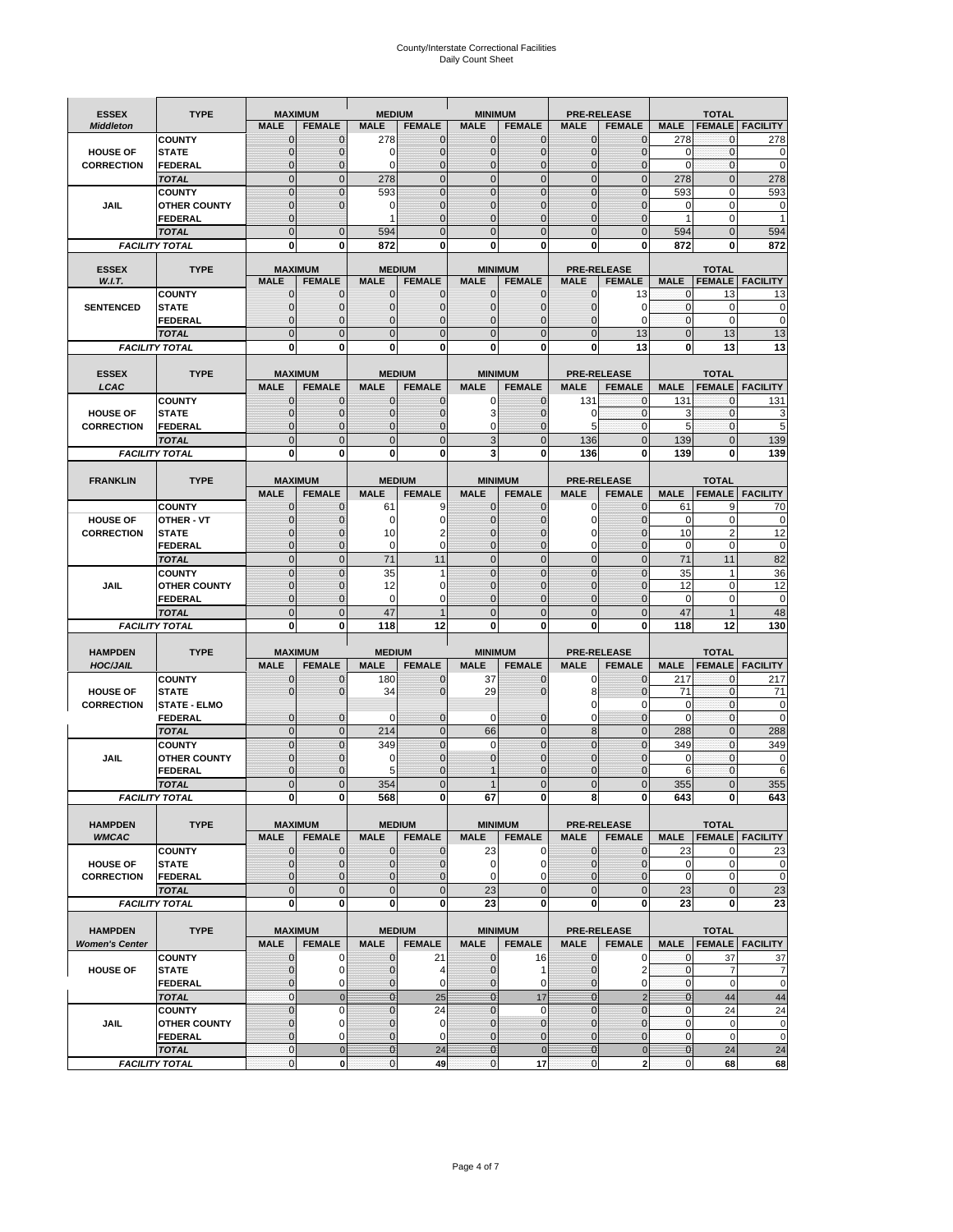| <b>HAMPSHIRE</b>                 | <b>TYPE</b>                   | <b>MAXIMUM</b>                 |                                  |                | <b>MEDIUM</b>                  | <b>MINIMUM</b>                |                               |                             | <b>PRE-RELEASE</b>                  |                | <b>TOTAL</b>                  |                        |
|----------------------------------|-------------------------------|--------------------------------|----------------------------------|----------------|--------------------------------|-------------------------------|-------------------------------|-----------------------------|-------------------------------------|----------------|-------------------------------|------------------------|
|                                  |                               | <b>MALE</b>                    | <b>FEMALE</b>                    | <b>MALE</b>    | <b>FEMALE</b>                  | <b>MALE</b>                   | <b>FEMALE</b>                 | <b>MALE</b>                 | <b>FEMALE</b>                       | <b>MALE</b>    | <b>FEMALE</b>                 | <b>FACILITY</b>        |
|                                  | <b>COUNTY</b>                 | $\mathbf 0$                    | $\overline{0}$                   | 45             | $\mathbf 0$                    | 12                            | $\mathbf{0}$                  | 10                          | $\overline{0}$                      | 67             | 0                             | 67                     |
| <b>HOUSE OF</b>                  | <b>STATE</b>                  | ∩                              | 0                                | 4              | $\mathbf{0}$                   | 1                             | $\mathbf 0$                   | 5                           | 0                                   | 10             | $\mathbf 0$                   | 10                     |
| <b>CORRECTION</b>                | <b>FEDERAL</b>                | $\mathbf{0}$                   | 0                                | $\mathbf 0$    | $\mathbf{0}$                   | 0                             | $\mathbf{0}$                  | $\mathbf{0}$                | $\overline{0}$                      | 0              | $\mathbf 0$                   | $\mathbf 0$            |
|                                  | <b>TOTAL</b>                  | $\overline{0}$                 | $\mathbf 0$                      | 49             | $\overline{0}$                 | 13                            | $\overline{0}$                | 15                          |                                     | 77             | $\mathbf 0$                   | $\overline{77}$        |
|                                  | <b>COUNTY</b>                 |                                | $\mathbf 0$                      | 59             | $\mathbf{0}$                   | 0                             | $\overline{0}$                | $\mathbf{0}$                | $\mathbf 0$                         | 59             | $\mathbf 0$                   | 59                     |
| JAIL                             | <b>OTHER COUNTY</b>           | 0                              | $\overline{0}$                   | $\overline{0}$ | $\mathbf{0}$                   | $\overline{0}$                | $\mathbf 0$                   | 0                           | $\overline{0}$                      | $\mathbf 0$    | $\mathbf{0}$                  | $\pmb{0}$              |
|                                  | <b>FEDERAL</b>                | $\mathbf{0}$                   | $\overline{0}$                   | 3              | 0                              | $\overline{0}$                | $\overline{0}$                | $\mathbf{0}$                | $\overline{0}$                      | 3              | $\mathbf 0$                   | 3                      |
|                                  | <b>TOTAL</b>                  | $\Omega$                       | $\overline{0}$                   | 62             | $\mathbf{0}$                   | $\mathbf 0$                   | $\overline{0}$                | $\mathbf{0}$                |                                     | 62             | $\mathbf 0$                   | 62                     |
|                                  | <b>FACILITY TOTAL</b>         | $\bf{0}$                       | 0                                | 111            | 0                              | 13                            | 0                             | 15                          |                                     | 139            | 0                             | 139                    |
|                                  |                               |                                |                                  |                |                                |                               |                               |                             |                                     |                |                               |                        |
| <b>MIDDLESEX</b><br>E. Cambridge | <b>TYPE</b>                   | <b>MAXIMUM</b><br><b>MALE</b>  | <b>FEMALE</b>                    | <b>MALE</b>    | <b>MEDIUM</b><br><b>FEMALE</b> | <b>MINIMUM</b><br><b>MALE</b> | <b>FEMALE</b>                 | <b>MALE</b>                 | <b>PRE-RELEASE</b><br><b>FEMALE</b> | <b>MALE</b>    | <b>TOTAL</b><br><b>FEMALE</b> | <b>FACILITY</b>        |
|                                  | <b>COUNTY</b>                 | 0                              | $\mathbf 0$                      | 0              | 0                              | 0                             | $\mathbf{0}$                  | $\mathbf 0$                 | 0                                   | 0              | $\mathbf{0}$                  | 0                      |
| <b>HOUSE OF</b>                  | <b>STATE</b>                  | $\pmb{0}$                      | $\mathbf{0}$                     | $\mathbf 0$    | $\bf{0}$                       | 0                             | $\mathbf{0}$                  | $\mathbf 0$                 | 0                                   | $\mathbf 0$    | $\mathbf 0$                   | $\mathbf 0$            |
| <b>CORRECTION</b>                | <b>FEDERAL</b>                | $\mathbf{0}$                   | $\mathbf{0}$                     | $\mathbf 0$    | $\mathbf{O}$                   | $\mathbf{0}$                  | $\mathbf{0}$                  | $\mathbf{0}$                | $\mathbf 0$                         | $\mathbf 0$    | $\mathbf 0$                   | $\pmb{0}$              |
|                                  | <b>TOTAL</b>                  | $\mathbf{0}$                   | $\overline{0}$                   | $\overline{0}$ | $\mathbf{0}$                   | $\overline{0}$                | $\mathbf{0}$                  | $\mathbf{0}$                | $\overline{0}$                      | $\overline{0}$ | $\overline{0}$                | $\pmb{0}$              |
|                                  | <b>COUNTY</b>                 | $\mathbf{0}$                   | $\mathbf{0}$                     | $\mathbf 0$    | $\mathbf{O}$                   | $\mathbf{0}$                  | $\mathbf{0}$                  | $\mathbf{O}$                | $\overline{0}$                      | $\mathbf 0$    | $\mathbf{0}$                  | $\pmb{0}$              |
| JAIL                             | <b>OTHER COUNTY</b>           | $\Omega$                       | $\mathbf 0$                      | $\mathbf 0$    | $\Omega$                       | $\mathbf{0}$                  | $\mathbf{0}$                  | $\mathbf{0}$                | $\overline{0}$                      | $\mathbf 0$    | $\mathbf{0}$                  | $\mathbf 0$            |
|                                  | <b>FEDERAL</b>                | $\mathbf{0}$                   | $\mathbf 0$                      | $\mathbf 0$    | $\mathbf{O}$                   | 0                             | $\mathbf{0}$                  | $\mathbf{O}$                | 0                                   | $\mathbf 0$    | $\mathbf 0$                   | $\mathbf 0$            |
|                                  | <b>TOTAL</b>                  | $\mathbf 0$                    | $\overline{0}$                   | $\overline{0}$ | $\mathbf{0}$                   | $\mathbf 0$                   | $\mathbf 0$                   | $\mathbf{0}$                | $\overline{0}$                      | $\mathbf 0$    | $\overline{0}$                | $\mathbf 0$            |
|                                  | <b>FACILITY TOTAL</b>         | 0                              | $\bf{0}$                         | 0              | 0                              | 0                             | 0                             | 0                           | 0                                   | 0              | $\bf{0}$                      | $\bf{0}$               |
|                                  |                               |                                |                                  |                |                                |                               |                               |                             |                                     |                |                               |                        |
| <b>MIDDLESEX</b>                 | <b>TYPE</b>                   | <b>MAXIMUM</b><br><b>MALE</b>  | <b>FEMALE</b>                    | <b>MALE</b>    | <b>MEDIUM</b><br><b>FEMALE</b> | <b>MINIMUM</b><br><b>MALE</b> | <b>FEMALE</b>                 | <b>MALE</b>                 | <b>PRE-RELEASE</b><br><b>FEMALE</b> | <b>MALE</b>    | <b>TOTAL</b><br><b>FEMALE</b> | <b>FACILITY</b>        |
| <b>Billerica</b>                 | <b>COUNTY</b>                 | 0                              | $\overline{0}$                   | 195            | $\mathbf 0$                    | 12                            | $\mathbf 0$                   | 30                          | $\overline{0}$                      | 237            | $\mathbf{0}$                  | 237                    |
| <b>HOUSE OF</b>                  | <b>STATE</b>                  | 0                              | $\overline{0}$                   | 0              | $\mathbf 0$                    | 0                             | $\overline{0}$                | 0                           | $\overline{0}$                      | 0              | $\mathbf 0$                   | $\mathbf 0$            |
| <b>CORRECTION</b>                | FEDERAL                       | $\Omega$                       | 0                                | 0              | $\mathbf{0}$                   | 0                             | $\mathbf{0}$                  | $\mathbf 0$                 | 0                                   | $\overline{0}$ | $\mathbf 0$                   | $\mathbf 0$            |
|                                  | <b>TOTAL</b>                  | $\mathbf{0}$                   | $\overline{0}$                   | 195            | $\mathbf{0}$                   | 12                            | $\mathbf 0$                   | 30                          | $\overline{0}$                      | 237            | $\overline{0}$                | 237                    |
|                                  | <b>COUNTY</b>                 | $\Omega$                       | $\overline{0}$                   | 358            | $\mathbf 0$                    | $\overline{0}$                | $\Omega$                      | $\mathbf{0}$                | $\overline{0}$                      | 358            | $\mathbf{0}$                  | 358                    |
| JAIL                             | <b>OTHER COUNTY</b>           | $\Omega$                       | 0                                | 0              | $\overline{0}$                 | 0                             | $\mathbf 0$                   | $\overline{0}$              | 0                                   | 0              | $\mathbf{0}$                  | 0                      |
|                                  | <b>FEDERAL</b>                | 0                              | $\overline{0}$                   | $\mathbf 0$    | $\mathbf{0}$                   | $\overline{0}$                | $\overline{0}$                | 0                           | $\overline{0}$                      | $\mathbf 0$    | $\mathbf{0}$                  | $\mathbf 0$            |
|                                  | <b>TOTAL</b>                  | $\Omega$                       | $\mathbf 0$                      | 358            | $\mathbf{0}$                   | $\mathbf 0$                   | $\mathbf 0$                   | $\mathbf{0}$                | $\overline{0}$                      | 358            | $\mathbf 0$                   | 358                    |
|                                  | <b>FACILITY TOTAL</b>         |                                | $\mathbf 0$                      | 553            | $\bf{0}$                       | 12                            | 0                             | 30                          | 0                                   | 595            | $\bf{0}$                      | 595                    |
|                                  |                               |                                |                                  |                |                                |                               |                               |                             |                                     |                |                               |                        |
|                                  |                               |                                |                                  |                |                                |                               |                               |                             |                                     |                |                               |                        |
| <b>NORFOLK</b>                   | <b>TYPE</b>                   | <b>MAXIMUM</b>                 |                                  |                | <b>MEDIUM</b>                  | <b>MINIMUM</b>                |                               |                             | <b>PRE-RELEASE</b>                  |                | <b>TOTAL</b>                  |                        |
| Dedham / RT 128                  |                               | <b>MALE</b>                    | <b>FEMALE</b>                    | <b>MALE</b>    | <b>FEMALE</b>                  | <b>MALE</b>                   | <b>FEMALE</b>                 | <b>MALE</b>                 | <b>FEMALE</b>                       | <b>MALE</b>    | <b>FEMALE</b>                 | <b>FACILITY</b>        |
|                                  | <b>COUNTY</b>                 | $\Omega$                       | $\overline{0}$                   | 103            | 0                              | 0                             | $\mathbf 0$                   | 24                          | 0                                   | 127            | 0                             | 127                    |
| <b>HOUSE OF</b>                  | <b>STATE</b>                  | $\Omega$                       | $\overline{0}$                   | 0              | $\mathbf{0}$                   | 0                             | $\overline{0}$                | 0                           | $\overline{0}$                      | 0              | 0                             | 0                      |
| <b>CORRECTION</b>                | <b>FEDERAL</b>                | $\Omega$                       | 0                                | 0              | $\mathbf{0}$                   | 0                             | $\mathbf 0$                   | 0                           | 0                                   | $\mathbf 0$    | $\mathbf 0$                   | $\mathbf 0$            |
|                                  | <b>TOTAL</b><br><b>COUNTY</b> | $\Omega$<br>$\overline{0}$     | $\overline{0}$<br>$\overline{0}$ | 103<br>155     | $\mathbf{0}$<br>$\mathbf{0}$   | $\mathbf 0$<br>$\overline{0}$ | $\mathbf 0$<br>$\overline{0}$ | 24<br>0                     | $\overline{0}$<br>$\overline{0}$    | 127            | $\mathbf 0$<br>$\mathbf 0$    | 127                    |
| JAIL                             | INS                           | $\mathbf{0}$                   | 0                                | 0              | $\overline{0}$                 | 0                             | $\mathbf 0$                   | $\overline{0}$              | 0                                   | 155<br>0       | 0                             | 155<br>0               |
|                                  | <b>FEDERAL</b>                | $\Omega$                       | $\overline{0}$                   | 43             | $\mathbf 0$                    | $\overline{0}$                | $\mathbf 0$                   | 0                           | $\overline{0}$                      | 43             | $\mathbf{0}$                  | 43                     |
|                                  | <b>TOTAL</b>                  | $\mathbf{0}$                   | $\overline{0}$                   | 198            | $\mathbf{0}$                   | $\overline{0}$                | $\overline{0}$                | $\Omega$                    | $\overline{0}$                      | 198            | $\overline{0}$                | 198                    |
|                                  | <b>FACILITY TOTAL</b>         | $\mathbf 0$                    | $\mathbf 0$                      | 301            | 0                              | 0                             | 0                             | 24                          | 0                                   | 325            | $\bf{0}$                      | 325                    |
|                                  |                               |                                |                                  |                |                                |                               |                               |                             |                                     |                |                               |                        |
| <b>NORFOLK</b>                   | <b>TYPE</b>                   | <b>MAXIMUM</b>                 |                                  |                | <b>MEDIUM</b>                  |                               | <b>MINIMUM</b>                |                             | <b>PRE-RELEASE</b>                  |                | <b>TOTAL</b>                  |                        |
| <b>Braintree</b>                 |                               | <b>MALE</b>                    | <b>FEMALE</b>                    | <b>MALE</b>    | <b>FEMALE</b>                  | <b>MALE</b>                   | <b>FEMALE</b>                 | <b>MALE</b>                 | <b>FEMALE</b>                       | <b>MALE</b>    | <b>FEMALE</b>                 | <b>FACILITY</b>        |
|                                  | <b>COUNTY</b>                 | $\mathbf 0$                    | $\mathbf 0$                      | 0              | $\mathbf 0$                    | 0                             | $\mathbf{0}$                  | $\mathbf 0$                 | $\mathbf 0$                         | 0              | 0                             | 0                      |
| <b>HOUSE OF</b>                  | <b>STATE</b>                  | $\mathbf{0}$                   | $\overline{0}$                   | $\mathbf 0$    | $\overline{0}$                 | $\overline{0}$                | $\mathbf{0}$                  | $\overline{0}$              | $\mathbf{0}$                        | $\mathbf{0}$   | 0                             | $\Omega$               |
| <b>CORRECTION</b>                | FEDERAL                       | $\mathbf 0$                    | 0                                | 0              | $\mathbf 0$                    | $\mathbf 0$                   | 0                             | $\mathbf 0$                 | $\mathbf 0$                         | $\pmb{0}$      | 0                             | $\mathbf 0$            |
|                                  | <b>TOTAL</b>                  | $\mathbf{0}$                   | $\mathbf 0$                      | $\mathbf 0$    | $\mathbf{0}$                   | $\bf 0$                       | $\pmb{0}$                     | $\mathbf{0}$                | $\mathbf 0$                         | $\mathbf 0$    | $\mathbf 0$                   | $\mathbf 0$            |
|                                  | <b>FACILITY TOTAL</b>         | $\mathbf{0}$                   | $\mathbf{0}$                     | 0              | $\mathbf 0$                    | $\mathbf{0}$                  | $\bf{0}$                      | $\mathbf 0$                 | $\mathbf{0}$                        | $\mathbf 0$    | 0                             | $\mathbf 0$            |
| <b>PLYMOUTH</b>                  | <b>TYPE</b>                   |                                | <b>MAXIMUM</b>                   |                | <b>MEDIUM</b>                  |                               | <b>MINIMUM</b>                |                             | <b>PRE-RELEASE</b>                  |                | <b>TOTAL</b>                  |                        |
|                                  |                               | <b>MALE</b>                    | <b>FEMALE</b>                    | <b>MALE</b>    | <b>FEMALE</b>                  | <b>MALE</b>                   | <b>FEMALE</b>                 | <b>MALE</b>                 | <b>FEMALE</b>                       | <b>MALE</b>    |                               | <b>FEMALE</b> FACILITY |
|                                  | <b>COUNTY</b>                 | $\mathbf{0}$                   | $\mathbf{0}$                     | 113            | $\mathbf{0}$                   | 0                             | $\mathbf{0}$                  | $\mathbf{0}$                | 0                                   | 113            | 0                             | 113                    |
| <b>HOUSE OF</b>                  | <b>STATE</b>                  | $\mathbf{0}$                   | 0                                | 51             | $\mathbf{0}$                   | 0                             | $\pmb{0}$                     | $\mathbf 0$                 | $\overline{0}$                      | 51             | $\mathbf{0}$                  | 51                     |
| <b>CORRECTION</b>                | <b>FEDERAL</b>                | $\Omega$                       | 0                                | 0              | $\mathbf{0}$                   | 0                             | $\pmb{0}$                     | $\mathbf{0}$                | 0                                   | $\mathbf 0$    | $\mathbf{0}$                  | $\mathbf 0$            |
|                                  | <b>DYS</b>                    | $\mathbf{0}$                   | 0                                | $\mathbf 0$    | $\mathbf 0$                    | 0                             | $\pmb{0}$                     | $\mathbf 0$                 | $\overline{0}$                      | $\mathbf 0$    | $\mathbf{0}$                  | $\mathbf 0$            |
|                                  | <b>TOTAL</b>                  | $\mathbf 0$                    | $\mathbf 0$                      | 164            | $\mathbf 0$                    | $\mathbf 0$                   | $\mathbf 0$                   | $\mathbf 0$                 | $\mathbf 0$                         | 164            | $\mathbf 0$                   | 164                    |
|                                  | <b>COUNTY</b>                 | $\overline{0}$                 | 0                                | 159            | $\pmb{0}$                      | $\mathbf 0$                   | $\mathbf 0$                   | $\pmb{0}$                   | $\mathbf 0$                         | 159            | $\mathbf{0}$                  | 159                    |
| JAIL                             | <b>OTHER COUNTY</b>           | $\mathbf{0}$                   | 0                                | 179            | $\overline{0}$                 | 0                             | $\mathbf{0}$                  | 0                           | $\overline{0}$                      | 179            | $\mathbf 0$                   | 179                    |
|                                  | <b>FEDERAL</b>                | $\Omega$                       | 0                                | 164            | $\mathbf 0$                    | 0                             | $\mathbf{0}$                  | 0                           | 0                                   | 164            | $\mathbf 0$                   | 164                    |
|                                  | 52A's                         | $\Omega$                       | $\overline{0}$                   | $\mathbf 0$    | $\overline{0}$                 | $\overline{0}$                | $\mathbf 0$                   | $\overline{0}$              | $\overline{0}$                      | $\mathbf 0$    | $\mathbf 0$                   | $\mathbf 0$            |
|                                  | Non 52A's<br><b>TOTAL</b>     | $\mathbf{0}$<br>$\overline{0}$ | 0<br>$\overline{0}$              | 0<br>502       | $\mathbf{0}$<br>$\overline{0}$ | 0<br>$\overline{0}$           | $\mathbf 0$<br>$\mathbf{0}$   | $\mathbf 0$<br>$\mathbf{0}$ | 0<br>$\mathbf 0$                    | 0<br>502       | 0<br>$\mathbf 0$              | $\mathbf 0$<br>502     |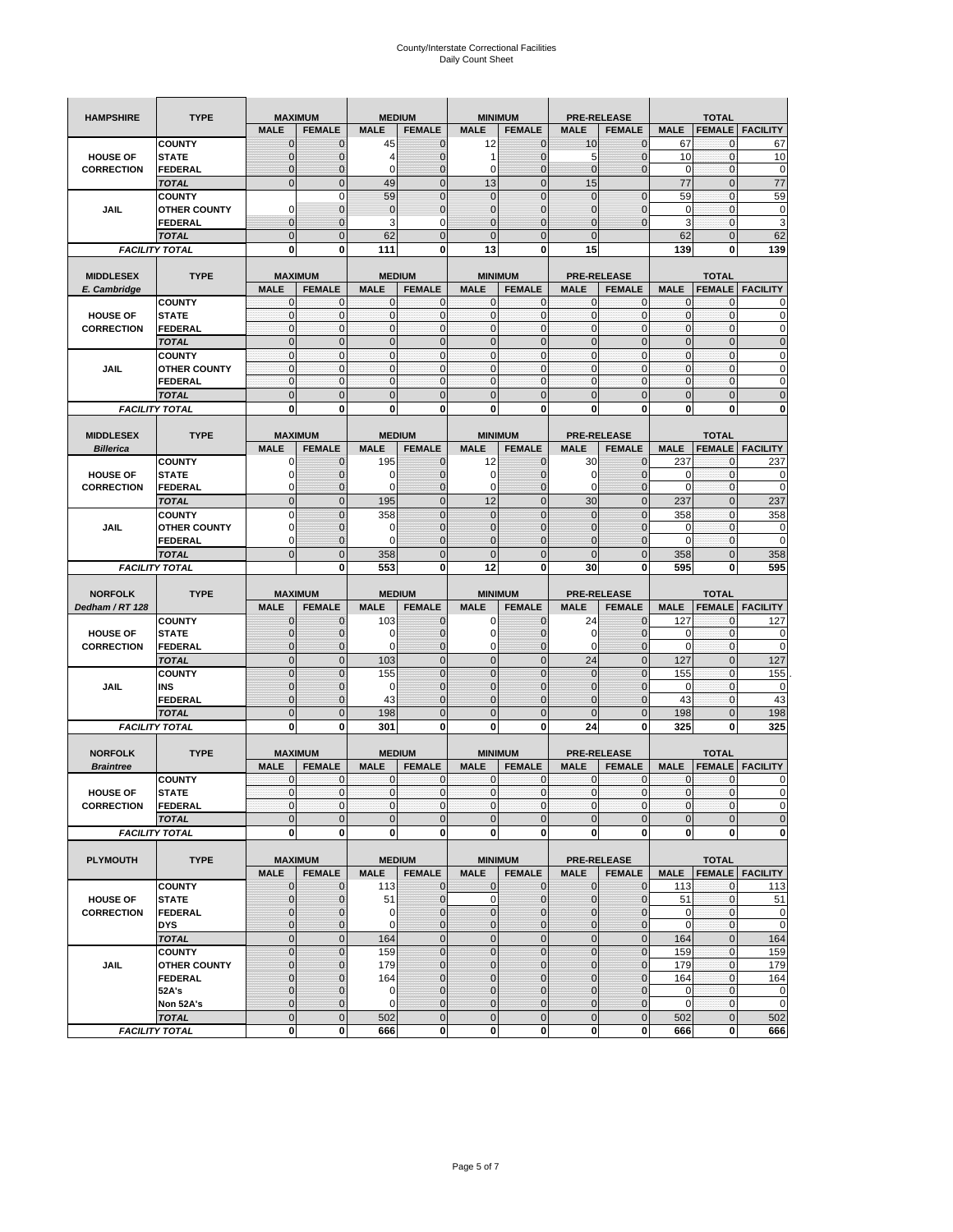# County/Interstate Correctional Facilities Daily Count Sheet

| <b>SUFFOLK</b>        | <b>TYPE</b>           |                              | <b>MAXIMUM</b> | <b>MEDIUM</b> |                |                | <b>MINIMUM</b> |              | <b>PRE-RELEASE</b> |             | <b>TOTAL</b>  |                 |
|-----------------------|-----------------------|------------------------------|----------------|---------------|----------------|----------------|----------------|--------------|--------------------|-------------|---------------|-----------------|
| <b>Nashua Street</b>  |                       | <b>MALE</b>                  | <b>FEMALE</b>  | <b>MALE</b>   | <b>FEMALE</b>  | <b>MALE</b>    | <b>FEMALE</b>  | <b>MALE</b>  | <b>FEMALE</b>      | <b>MALE</b> | <b>FEMALE</b> | <b>FACILITY</b> |
|                       | <b>COUNTY</b>         | $\Omega$                     | $\Omega$       | 394           | 0              | $\mathbf{0}$   | $\Omega$       | $\Omega$     | $\Omega$           | 394         | $\Omega$      | 394             |
| <b>JAIL</b>           | <b>OTHER COUNTY</b>   | $\Omega$                     | 0              | $\Omega$      | 0              | $\Omega$       | $\Omega$       | $\Omega$     | 0                  | $\Omega$    | $\Omega$      | 0               |
|                       | <b>FEDERAL</b>        | $\Omega$                     | $\Omega$       | 0             | 0              | $\mathbf{0}$   | $\Omega$       | $\Omega$     | $\Omega$           | $\Omega$    | $\Omega$      | $\Omega$        |
|                       | <b>TOTAL</b>          | $\mathbf{0}$                 | $\overline{0}$ | 394           | $\overline{0}$ | $\overline{0}$ | $\overline{0}$ | $\Omega$     | $\Omega$           | 394         | $\Omega$      | 394             |
|                       | <b>FACILITY TOTAL</b> | 0                            | 0              | 394           | 0              | $\mathbf{0}$   | $\bf{0}$       | $\mathbf{0}$ | 0                  | 394         | 0             | 394             |
|                       |                       |                              |                |               |                |                |                |              |                    |             |               |                 |
| <b>SUFFOLK</b>        | <b>TYPE</b>           |                              | <b>MAXIMUM</b> | <b>MEDIUM</b> |                |                | <b>MINIMUM</b> |              | <b>PRE-RELEASE</b> |             | <b>TOTAL</b>  |                 |
| South Bay             |                       | <b>MALE</b>                  | <b>FEMALE</b>  | <b>MALE</b>   | <b>FEMALE</b>  | <b>MALE</b>    | <b>FEMALE</b>  | <b>MALE</b>  | <b>FEMALE</b>      | <b>MALE</b> | <b>FEMALE</b> | <b>FACILITY</b> |
|                       | <b>COUNTY</b>         | $\mathbf{0}$                 | $\mathbf{0}$   | 395           | 134            | $\mathbf{0}$   | $\mathbf{0}$   | 5            |                    | 400         | 135           | 535             |
| <b>HOUSE OF</b>       | <b>STATE</b>          | ŋ                            | 0              | $\Omega$      |                | $\Omega$       | $\Omega$       | $\Omega$     | 0                  | $\Omega$    |               | 1               |
| <b>CORRECTION</b>     | FEDERAL               | $\Omega$                     | $\mathbf{0}$   | O             | 0              | $\mathbf{0}$   | $\mathbf{0}$   | $\Omega$     | 0                  | $\Omega$    | $\Omega$      | $\Omega$        |
|                       | <b>TOTAL</b>          | $\mathbf 0$                  | $\overline{0}$ | 395           | 135            | $\mathbf 0$    | $\overline{0}$ | 5            | $\mathbf{1}$       | 400         | 136           | 536             |
|                       | <b>FACILITY TOTAL</b> | $\bf{0}$                     | 0              | 395           | 135            | $\mathbf{0}$   | $\bf{0}$       | 5            | 1                  | 400         | 136           | 536             |
|                       |                       |                              |                |               |                |                |                |              |                    |             |               |                 |
| <b>WORCESTER</b>      |                       |                              | <b>MAXIMUM</b> | <b>MEDIUM</b> |                |                | <b>MINIMUM</b> |              | <b>PRE-RELEASE</b> |             | <b>TOTAL</b>  |                 |
|                       |                       | <b>MALE</b>                  | <b>FEMALE</b>  | <b>MALE</b>   | <b>FEMALE</b>  | <b>MALE</b>    | <b>FEMALE</b>  | <b>MALE</b>  | <b>FEMALE</b>      | <b>MALE</b> | <b>FEMALE</b> | <b>FACILITY</b> |
|                       | <b>COUNTY</b>         |                              |                |               |                |                |                |              |                    | 251         | $\Omega$      | 251             |
| <b>HOUSE OF</b>       | <b>STATE</b>          |                              |                |               |                |                |                |              |                    | $\Omega$    | 0             | 0               |
| <b>CORRECTION</b>     | FEDERAL               |                              |                |               |                |                |                |              |                    | $\Omega$    | $\Omega$      | $\Omega$        |
|                       | <b>TOTAL</b>          | $\Omega$                     | $\Omega$       | $\Omega$      | $\overline{0}$ | $\Omega$       | $\mathbf{0}$   | $\Omega$     | $\Omega$           | 251         | $\Omega$      | 251             |
|                       | <b>COUNTY</b>         |                              |                |               |                |                |                |              |                    | 303         | $\Omega$      | 303             |
| <b>JAIL</b>           | <b>OTHER COUNTY</b>   |                              |                |               |                |                |                |              |                    | 0           | 0             | 0               |
|                       | FEDERAL               |                              |                |               |                |                |                |              |                    | $\Omega$    | $\Omega$      | $\Omega$        |
|                       | <b>TOTAL</b>          | $\Omega$                     | $\Omega$       | $\Omega$      | $\mathbf{0}$   | $\mathbf 0$    | $\mathbf 0$    | $\mathbf 0$  | $\Omega$           | 303         | $\Omega$      | 303             |
|                       | <b>FACILITY TOTAL</b> | 0                            | $\mathbf{0}$   | $\Omega$      | $\mathbf{0}$   | $\mathbf{0}$   | $\bf{0}$       | $\mathbf 0$  | 0                  | 554         | O             | 554             |
|                       |                       |                              |                |               |                |                |                |              |                    |             |               |                 |
| <b>FEDERAL BUREAU</b> |                       | <b>STATE</b>                 |                |               |                |                |                |              |                    |             |               |                 |
| OF PRISONS            | <b>TYPE</b>           | <b>TOTAL</b><br><b>STATE</b> | 12             |               |                |                |                |              |                    |             |               |                 |
| <b>DYS</b>            | <b>TYPE</b>           | <b>TOTAL</b>                 | 1              |               |                |                |                |              |                    |             |               |                 |
|                       |                       | <b>STATE</b>                 |                |               |                |                |                |              |                    |             |               |                 |
| <b>INTERSTATES</b>    | <b>TYPE</b>           | <b>TOTAL</b>                 | 80             |               |                |                |                |              |                    |             |               |                 |

\*Data for county facilities is provided by the MA County Sheriffs.